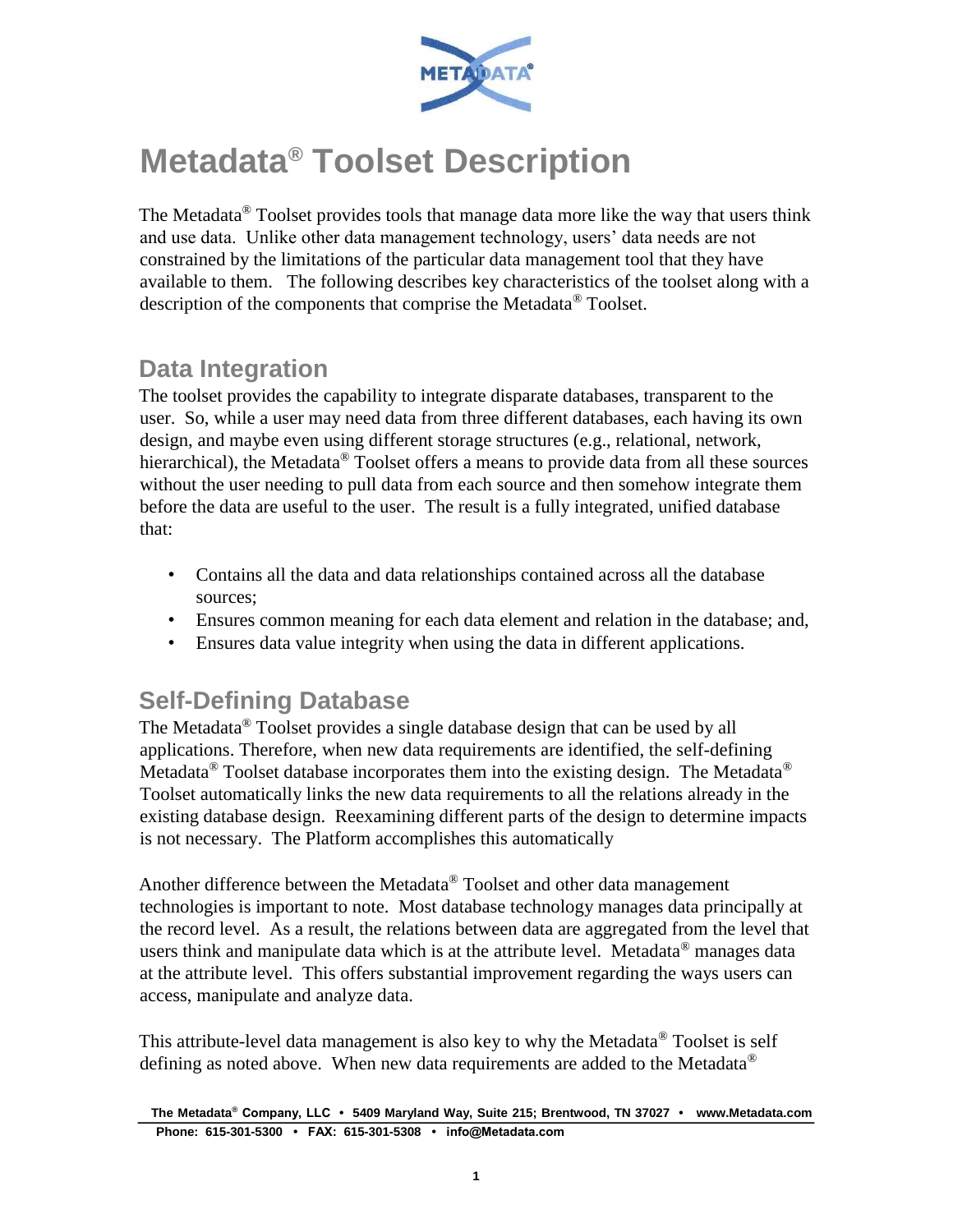

Toolset, the new requirements have relations to data already in the platform. As these are linked, all the relations to the existing data are automatically associated with the new data. Often these relations are not immediately thought of by the analyst or user. But, due to the platform's self-defining capability, they become immediately available to that user.



The modules that currently comprise the Metadata® Toolset include the following:

# **Semantic Search Engine (SSE)**

The Semantic Search Engine and the Virtual Data Retrieval Tool are the primary user interfaces to the toolset. The SSE provides users with a simple tool for requesting data for reporting or analysis purposes. The user selects a view of the data that they need. The user then gets a list of the data (attributes) available to them. They select the specific data they want. During the course of this data selection, the user has the option to view the relations that the data they selected have with other data in the database. Often, this provides the user with a perspective of the data that might interest them, but might not have originally occurred to them. They can then add these data to their list to further enrich their analysis activities.

The SSE, armed with the specific data that the user wants, then calculates the different ways that it can navigate the database. If more than one path is available, it lists the various paths and provides a recommendation. The user is free to select the path and the data are then acquired and output for the user.

**The Metadata® Company, LLC • 5409 Maryland Way, Suite 215; Brentwood, TN 37027 • www.Metadata.com Phone: 615-301-5300 • FAX: 615-301-5308 • info@Metadata.com**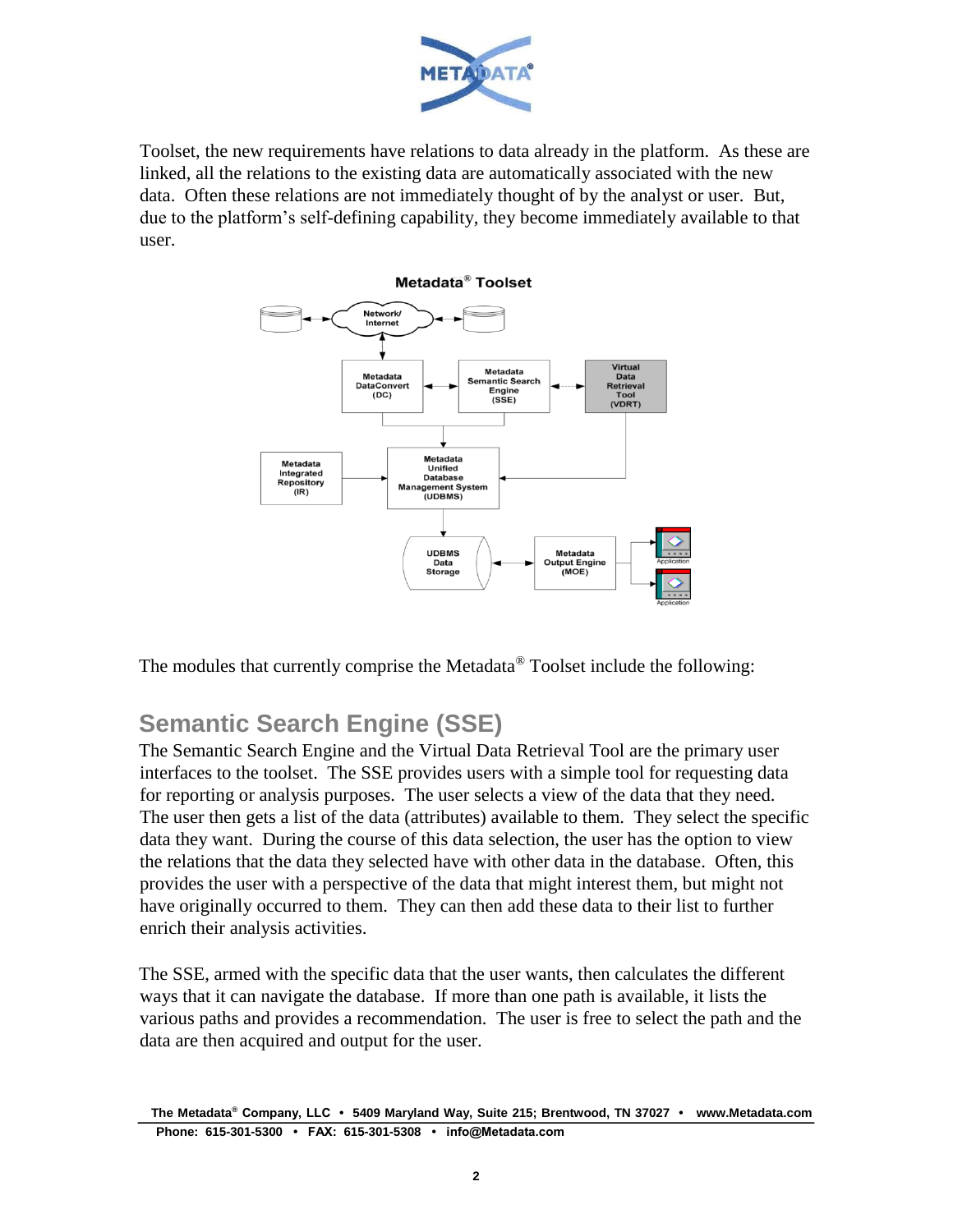

Unlike other tools, the user merely tells the SSE what data he wants. The user does not have to be concerned about where and how to get the data. The SSE performs those tasks. So, there is no need to learn query languages such as SQL, or to wait for an analyst or programmer to write queries to pull the user's data.

The Semantic Search Engine (SSE) component of the platform provides the capability for users to directly create output to report writers without the need for learning to program or a query language such as SQL. They can also subset the data to export to other software applications, regardless of the database technology used by those tools. In addition, customized analytical tools can be built within the Metadata<sup>®</sup> Toolset.

### **Virtual Data Retrieval Tool**

The Virtual Retrieval component of the toolset is accessed via the SSE. It allows a user to conduct a special type of query. The user can specify data requirements from known sources, regardless of their location (local, remote, internet, etc.). The data do not necessarily have to be locally stored at time of the query.

In addition, this component can satisfy any query without having all possible instances and routes of a solution pre-loaded or pre-defined. In other words, the entire set of potentially desired data does not have to be locally available to answer any question posed by a user. The VDRT first solves how the data are to be accessed. Then it determines the best source of the data, retrieves and integrates the data, and generates an output for the user. A key benefit of this functionality is that a huge warehouse of potentially desired data does not have be built and maintained. Rather, the data can be retrieved at the time the query is initiated, thereby providing the most current data, and minimizing the need to create large, local databases.

# **Integrated Repository (IR)**

A tool used to document a comprehensive and interrelated definition of all data used by the application as well as an implementation of the Metadata® Data Model that describes and implements in a general way: any application model of data; its use, function and location. The definitional structures and relations are stored as instances in UDBMS.

# **Unified Database Management System (UDBMS)**

Implements and stores the Metadata® Data Model, the described Application Data Model and the instances of data in both the application data model and the Metadata® Data Model. All other components of the Metadata<sup>®</sup> Toolset are applications using the UDBMS for their storage and retrieval functions.

**The Metadata® Company, LLC • 5409 Maryland Way, Suite 215; Brentwood, TN 37027 • www.Metadata.com Phone: 615-301-5300 • FAX: 615-301-5308 • info@Metadata.com**